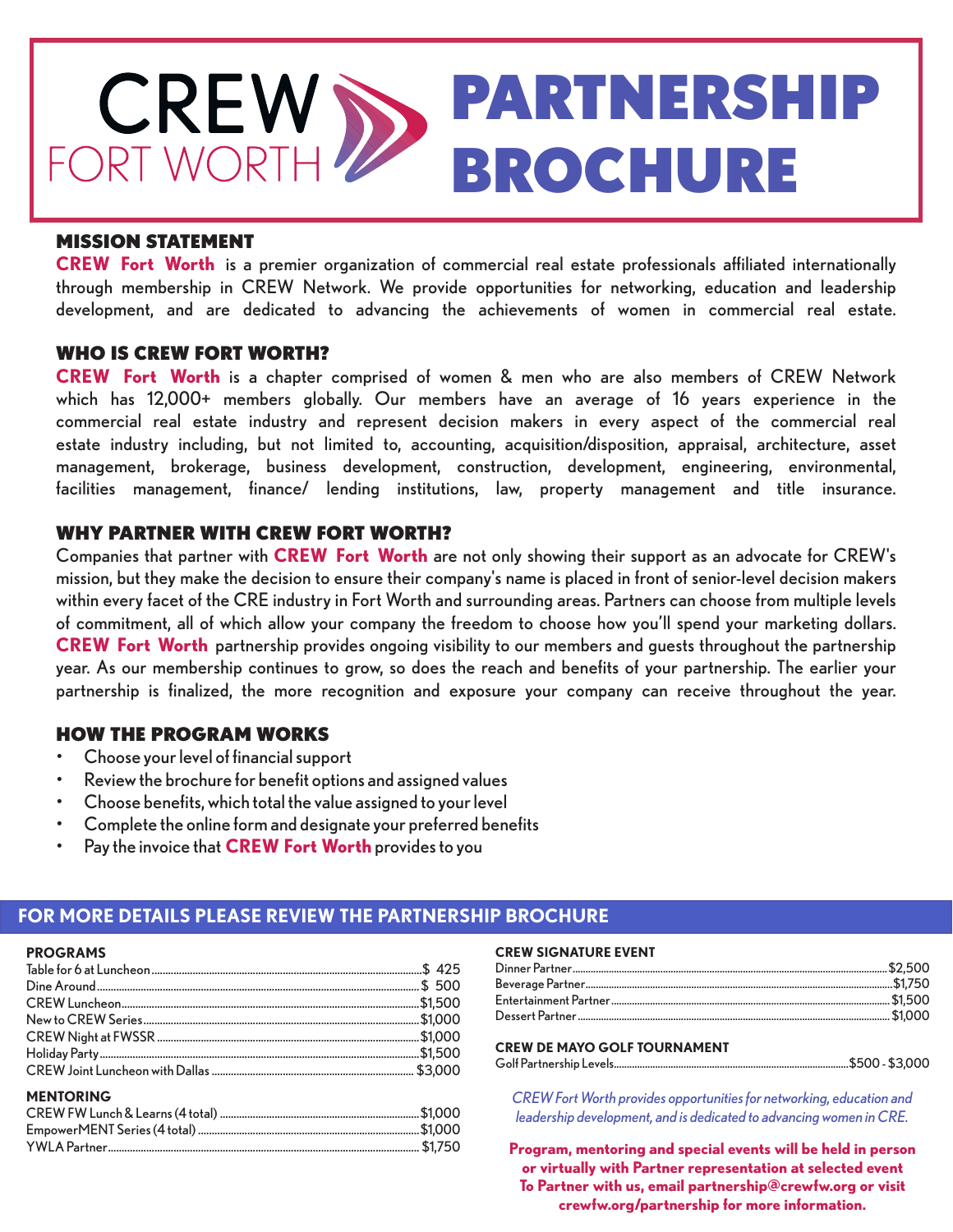# PARTNERSHIP BENEFITS





| network, and exposure of a partnership<br>with CREW Fort Worth                                                       | <b>Diamond</b><br>\$8,500 | <b>Platinum</b><br>\$5,000 | Gold<br>\$3,750 | <b>Silver</b><br>\$2,500 | <b>Bronze</b><br>\$1,750 | Copper<br>\$1,000 |
|----------------------------------------------------------------------------------------------------------------------|---------------------------|----------------------------|-----------------|--------------------------|--------------------------|-------------------|
| Recognition on the CREW Fort Worth website and<br>FWBP full-page ad as annual partner                                |                           |                            |                 |                          |                          |                   |
| Company provided ad featured on CREW Fort<br>Worth's social media the month of partnered event                       |                           |                            |                 |                          |                          |                   |
| Company name & logo on selected event(s)<br>materials and communications                                             |                           |                            |                 |                          |                          |                   |
| Company name & logo on all CREW Fort Worth<br>emails                                                                 |                           |                            |                 |                          |                          |                   |
| Employees of company may attend partner selected<br>luncheon at member pricing; if applicable                        |                           |                            |                 |                          |                          |                   |
| Invitation for partner representative to speak at<br>selected Program or Mentoring event*<br>*excludes Holiday Party |                           |                            |                 |                          |                          |                   |
| <b>Annual CREW Fort Worth membership</b><br>(\$430 value; must meet QFCRE)                                           | $\overline{2}$            |                            |                 |                          |                          |                   |
| Two (2) complimentary tickets to selected event*<br>*Signature Event and Golf Tournament tickets vary based on level |                           |                            |                 |                          |                          |                   |
| Complimentary seats at the reserved head table at<br>selected luncheon event; if applicable                          |                           |                            |                 |                          |                          |                   |
| Invitations to Partner Thank You event                                                                               | 6                         | 5                          | 4               | 3                        | $\overline{2}$           |                   |

# **SELECT FROM VALUES BELOW (DETAILS ON NEXT PAGE)**

**PROGRAMS**

| <b>MENTORING</b> |  |
|------------------|--|
|                  |  |
|                  |  |

YWLA Partner.................................................................................................................. \$1,750

#### **CREW SIGNATURE EVENT**

#### **CREW DE MAYO GOLF TOURNAMENT** Golf Partnership Levels...........................................................................................\$500 - \$3,000

*CREW Fort Worth provides opportunities for networking, education and leadership development, and is dedicated to advancing women in CRE.* 

**Program, mentoring and special events will be held in person or virtually with Partner representation at selected event To Partner with us, email partnership@crewfw.org or visit crewfw.org/partnership for more information.**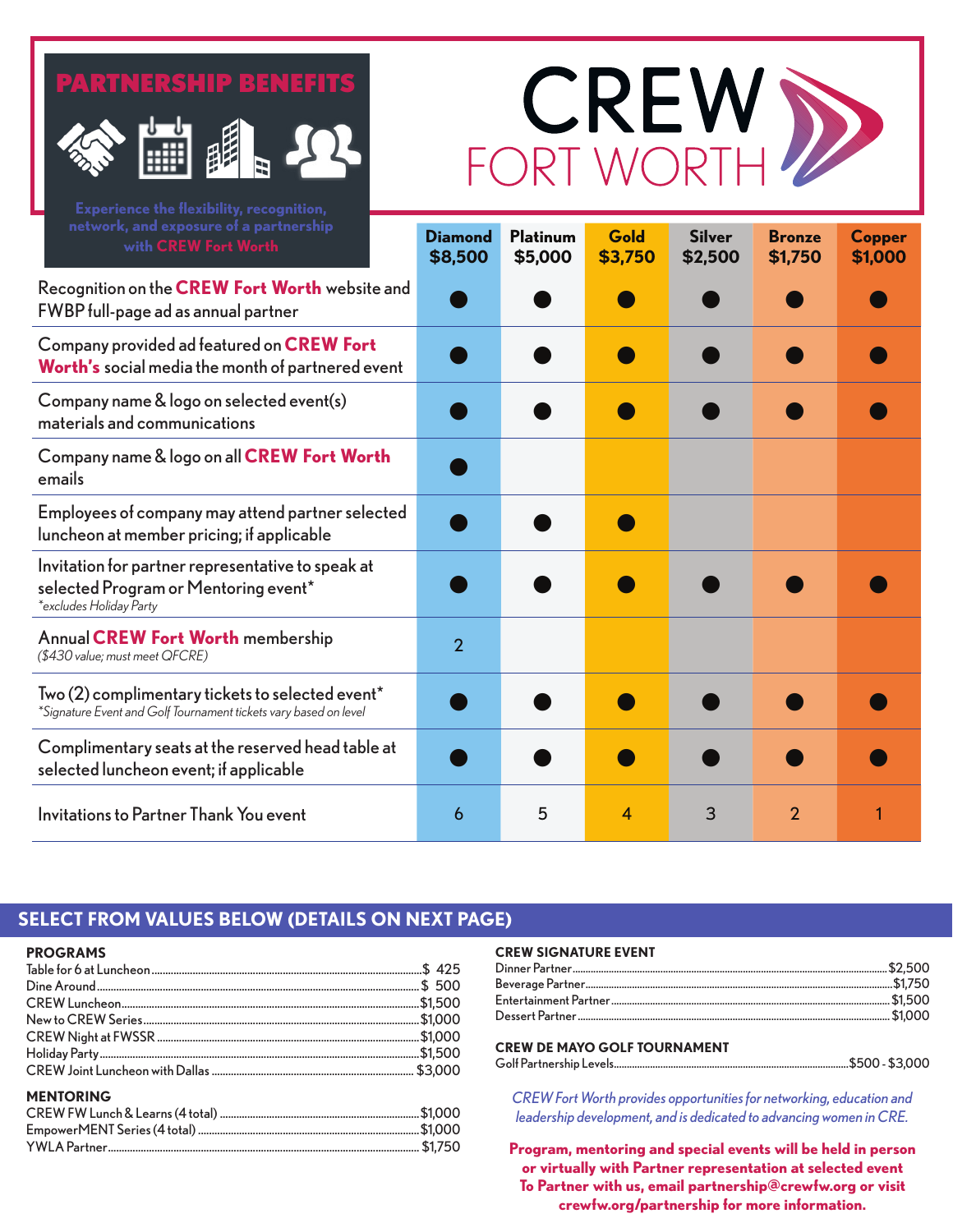| <b>PROGRAMS</b>                                                                                                                                                              |
|------------------------------------------------------------------------------------------------------------------------------------------------------------------------------|
| TABLE FOR 6 AT LUNCHEON (Multiple Available) \$425                                                                                                                           |
| Six (6) tickets to a CREW luncheon of your choice at a reserved table.                                                                                                       |
| Member-only get together at local restaurants in Fort Worth. Partner has the option to                                                                                       |
| provide appetizers or a round of drinks. Remainder of the meal shall be paid for separately by                                                                               |
| each attendee. Partner can have two (2) non-member representatives attend dine around.                                                                                       |
| Partner will be allowed to bring materials to distribute at industry luncheon, and will be invited                                                                           |
| to speak briefly at the beginning of the luncheon.                                                                                                                           |
|                                                                                                                                                                              |
| Quarterly breakfast series held at various local restaurants for new, existing and prospective                                                                               |
| members. Series will focus on CREW FW and CREW Network initiatives. Partner                                                                                                  |
| representative will be invited to speak briefly at each breakfast.<br>CREW NIGHT AT FWSSR (Multiple Available)\$1,000                                                        |
| Annual CREW Fort Worth night at the Fort Worth Stock Show & Rodeo. Event features pre-                                                                                       |
| rodeo networking event with appetizers, drinks and program.                                                                                                                  |
|                                                                                                                                                                              |
| Joint industry holiday party with the Real Estate Council of Greater Fort Worth (RECGFW).<br>Partners will receive recognition on both CREW FW and the RECGFW communications |
| regarding this event.                                                                                                                                                        |
|                                                                                                                                                                              |
| Joint industry luncheon with CREW Dallas. Luncheon Partner will receive recognition on both                                                                                  |
| CREW FW and CREW Dallas communications regarding this event. Partner will be allowed                                                                                         |
| to bring materials to distribute at event and will be invited to speak briefly at the beginning of<br>the luncheon.                                                          |
|                                                                                                                                                                              |
| <b>MENTORING EVENTS</b>                                                                                                                                                      |
| Quarterly Lunch & Learn featuring professional and personal development topics.                                                                                              |
| Partnership includes the cost of lunch. Partner may have two non-member representatives                                                                                      |
| attend.                                                                                                                                                                      |
| EMPOWERMENT SERIES (Multiple Available)\$1,000<br>Quarterly mentorship and networking member-only event held in the private home of                                          |
| a CREW member. Appetizers and drinks provided. Partner may have two non-member                                                                                               |
| representatives attend.                                                                                                                                                      |
|                                                                                                                                                                              |
| CREW FW's career outreach partnership with the Young Women's Leadership<br>Academy (YWLA) featuring mentoring events, hosting YWLA students at luncheons                     |
| and panel presentations introducing YWLA students to careers in CRE.                                                                                                         |
| <b>CREW SIGNATURE EVENT</b>                                                                                                                                                  |
|                                                                                                                                                                              |
| Eight (8) tickets to event                                                                                                                                                   |
| Sixteen (16) drink tickets                                                                                                                                                   |
| Recognition at the event                                                                                                                                                     |
| Six (6) tickets to event                                                                                                                                                     |
| Twelve (12) drink tickets                                                                                                                                                    |
| Recognition on bar and registration desk                                                                                                                                     |
| ENTERTAINMENT PARTNER (Multiple Available) \$1,500                                                                                                                           |
| Four (4) tickets to event<br>Eight (8) drink tickets                                                                                                                         |
| Recognition on table centerpieces                                                                                                                                            |
|                                                                                                                                                                              |
| Two (2) tickets to event                                                                                                                                                     |
| Four (4) drink tickets                                                                                                                                                       |
| Recognition at dessert table                                                                                                                                                 |
| <b>CREW FAMILY DAY</b>                                                                                                                                                       |
| Recognition and signage at event                                                                                                                                             |
| ENTERTAINMENT PARTNER (Multiple Available) \$300                                                                                                                             |
| Recognition and signage at event                                                                                                                                             |
| <b>DECEMBER MEMBER LUNCHEON</b>                                                                                                                                              |
|                                                                                                                                                                              |
| Partner logo on gift provided to each attendee, along with recognition in the program.                                                                                       |
|                                                                                                                                                                              |

*Recognition with signage at the bar and in the program.*

|   | <b>CREW DE MAYO GOLF TOURNAMENT</b>                                              |
|---|----------------------------------------------------------------------------------|
|   |                                                                                  |
|   | $Two (2)$ 4-person teams                                                         |
|   | Tent set up on course hole with one (1) hole sponsor sign                        |
|   | Logo on Title Sponsor sign                                                       |
|   | Customized gift for each player with partner logo                                |
|   | Extended right to retain sponsorship on a one-year commitment                    |
|   | \$2,750                                                                          |
| ٠ | $Two (2)$ 4-person teams                                                         |
|   | One (1) hole sponsor sign                                                        |
|   | Logo on Tequila Table Sign                                                       |
|   | Custom printed label on giveaway bottle                                          |
|   |                                                                                  |
|   | $Two (2)$ 4-person teams                                                         |
|   | One (1) hole sponsor sign                                                        |
|   | Logo on signage at lunch and dinner                                              |
|   |                                                                                  |
| ٠ | One (1) 4-person team                                                            |
| ٠ | One (1) hole sponsor sign                                                        |
|   |                                                                                  |
|   | Logo on signage at lunch and dinner                                              |
|   |                                                                                  |
| ۰ | One (1) 4-person team                                                            |
| ٠ | Signage on ALL carts                                                             |
|   | Custom bags with partner logo placed in cart for each player                     |
|   | \$2,000                                                                          |
|   | One (1) 4-person team                                                            |
| ٠ | Partner representative invited to present awards at ceremony                     |
|   | Signage at ceremony                                                              |
|   | Tent set up on course hole (optional)                                            |
|   | PUTTING CONTEST PARTNER (1 Available)\$2,000                                     |
|   | One (1) 4-person team                                                            |
| ۰ | Partner decides contest game                                                     |
|   | Competition will take place during the tournament for all players                |
|   | Sponsor sign and tent set up at putting green                                    |
|   |                                                                                  |
|   | One (1) 4-person team                                                            |
| ٠ | Tent set up on course hole with hole sponsor sign                                |
| ٠ | Best tent receives a free Tent Sponsorship in the following year's tournament    |
|   |                                                                                  |
|   | One (1) 4-person team                                                            |
| ٠ | Sign with partner logo at each of the Longest Drive Holes                        |
|   | CLOSEST TO THE PIN PARTNER (2 Available)<br>\$2,000                              |
| ٠ | One (1) 4-person team                                                            |
|   | Sign with partner logo at each of the Closest to the Pin Holes                   |
|   |                                                                                  |
|   |                                                                                  |
|   | One (1) 4-person team                                                            |
|   | Logo on beverage cart                                                            |
|   |                                                                                  |
|   | One (1) 4-person team                                                            |
|   | Logo on merchandise provided to each player                                      |
|   |                                                                                  |
|   | One (1) 4-person team                                                            |
|   | One (1) hole sponsor sign                                                        |
|   |                                                                                  |
|   | Tent set up on course hole (Note: Will be shared with other Partner's hole sign) |
|   | Best tent receives a free Tent Sponsorship in the following year's tournament    |